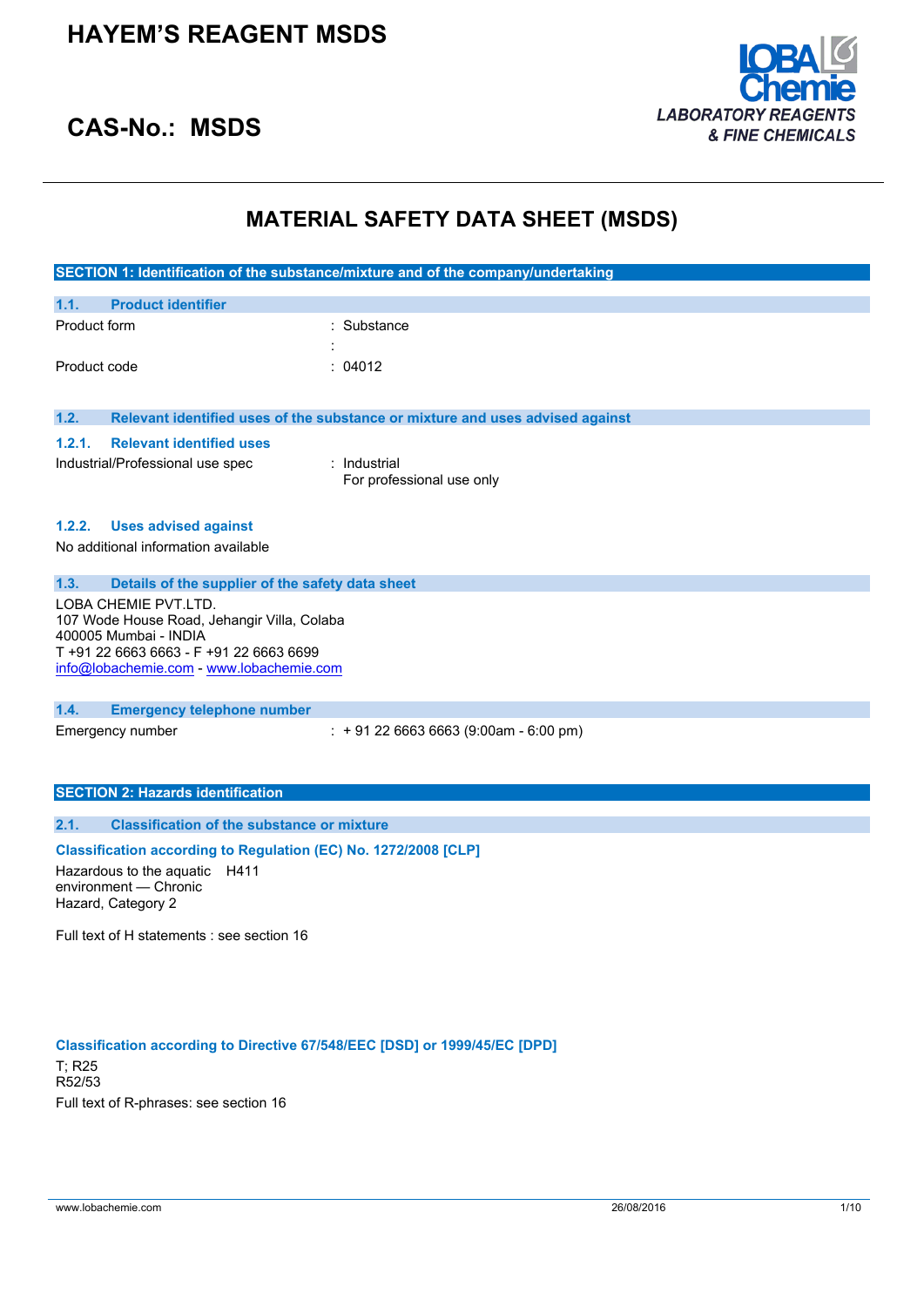Safety Data Sheet

## **Adverse physicochemical, human health and environmental effects**

No additional information available

| 2.2. | <b>Label elements</b>                                      |                                                                      |
|------|------------------------------------------------------------|----------------------------------------------------------------------|
|      | Labelling according to Regulation (EC) No. 1272/2008 [CLP] |                                                                      |
|      | Hazard pictograms (CLP)                                    |                                                                      |
|      |                                                            | GHS09                                                                |
|      | Signal word (CLP)                                          | $\sim 100$                                                           |
|      | Hazard statements (CLP)                                    | $\therefore$ H411 - Toxic to aguatic life with long lasting effects. |
|      | Precautionary statements (CLP)                             | : P273 - Avoid release to the environment.                           |

|  | 2.3 |  | <b>Other hazards</b> |  |
|--|-----|--|----------------------|--|
|--|-----|--|----------------------|--|

No additional information available

**SECTION 4: First aid measures**

| <b>SECTION 3: Composition/information on ingredients</b> |                       |  |
|----------------------------------------------------------|-----------------------|--|
| 3.1.                                                     |                       |  |
|                                                          | <b>Substances</b>     |  |
| Name                                                     | $\pm$ HAYEM'S REAGENT |  |

Full text of R- and H-statements: see section 16

| 3.2.           | <b>Mixtures</b> |
|----------------|-----------------|
| Not applicable |                 |
|                |                 |

| 4.1.<br><b>Description of first aid measures</b>                                   |                                                                                                                           |  |  |  |
|------------------------------------------------------------------------------------|---------------------------------------------------------------------------------------------------------------------------|--|--|--|
| First-aid measures after inhalation                                                | : Assure fresh air breathing. Allow the victim to rest.                                                                   |  |  |  |
| First-aid measures after skin contact                                              | Gently wash with plenty of soap and water. Wash contaminated clothing before<br>reuse.                                    |  |  |  |
| First-aid measures after eye contact                                               | : Rinse cautiously with water for several minutes. Remove contact lenses, if present<br>and easy to do. Continue rinsing. |  |  |  |
| First-aid measures after ingestion                                                 | $\therefore$ Rinse mouth. Get medical advice/attention.                                                                   |  |  |  |
|                                                                                    |                                                                                                                           |  |  |  |
| 4.2.<br>Most important symptoms and effects, both acute and delayed                |                                                                                                                           |  |  |  |
| No additional information available                                                |                                                                                                                           |  |  |  |
| 4.3.<br>Indication of any immediate medical attention and special treatment needed |                                                                                                                           |  |  |  |
| Treat symptomatically.                                                             |                                                                                                                           |  |  |  |
| <b>SECTION 5: Firefighting measures</b>                                            |                                                                                                                           |  |  |  |
|                                                                                    |                                                                                                                           |  |  |  |
| 5.1.<br><b>Extinguishing media</b>                                                 |                                                                                                                           |  |  |  |
| Suitable extinguishing media                                                       | : Water spray. Foam. Dry powder. Carbon dioxide.                                                                          |  |  |  |
| Unsuitable extinguishing media                                                     | : Do not use a heavy water stream.                                                                                        |  |  |  |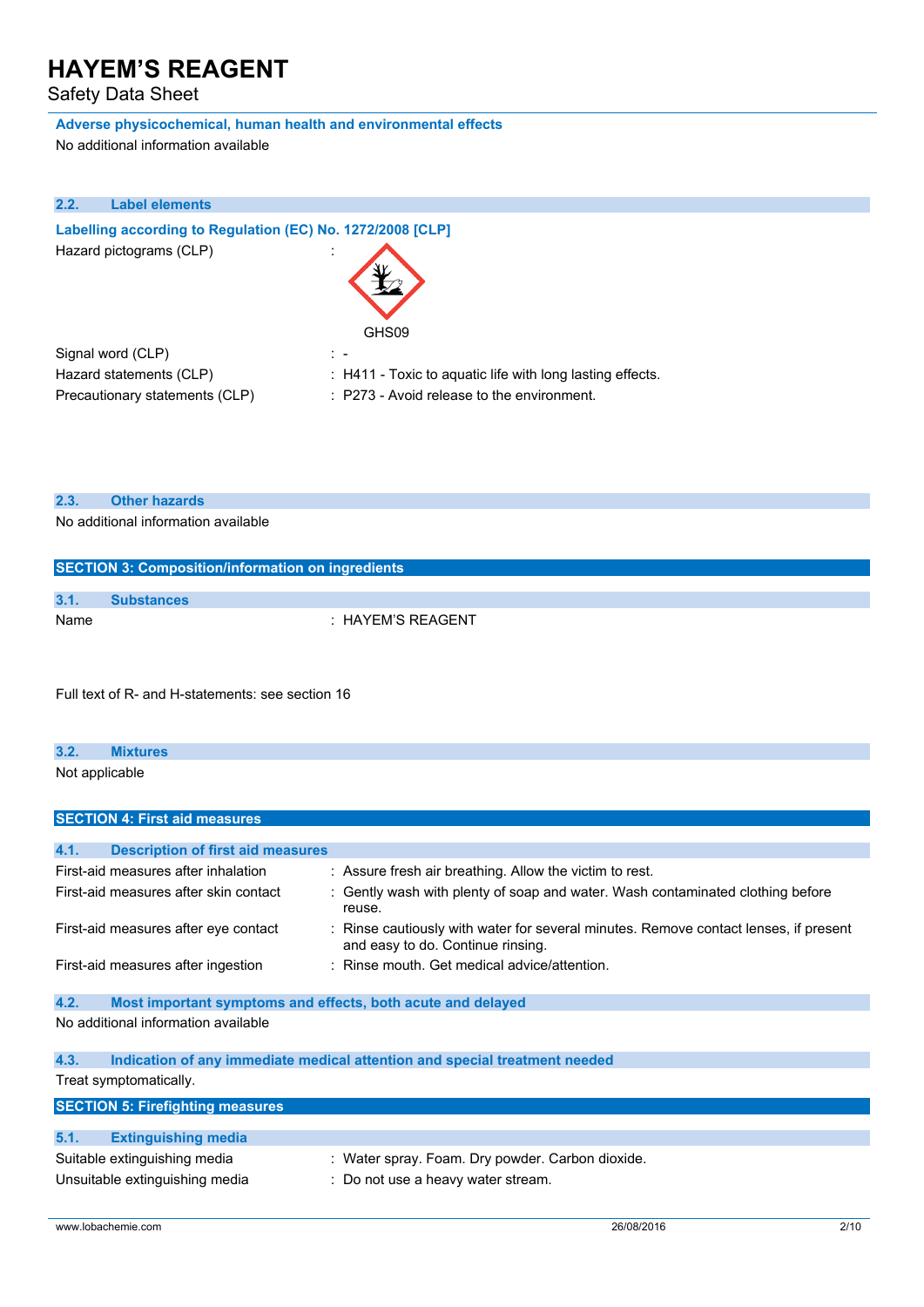Safety Data Sheet

| 5.2.<br>Special hazards arising from the substance or mixture                      |                                                                                                                                                                     |  |  |  |
|------------------------------------------------------------------------------------|---------------------------------------------------------------------------------------------------------------------------------------------------------------------|--|--|--|
| No additional information available                                                |                                                                                                                                                                     |  |  |  |
| 5.3.<br><b>Advice for firefighters</b>                                             |                                                                                                                                                                     |  |  |  |
| Protection during firefighting                                                     | Do not enter fire area without proper protective equipment, including respiratory<br>protection.                                                                    |  |  |  |
| <b>SECTION 6: Accidental release measures</b>                                      |                                                                                                                                                                     |  |  |  |
| 6.1.                                                                               | Personal precautions, protective equipment and emergency procedures                                                                                                 |  |  |  |
| 6.1.1.<br>For non-emergency personnel                                              |                                                                                                                                                                     |  |  |  |
| Emergency procedures                                                               | : Evacuate unnecessary personnel.                                                                                                                                   |  |  |  |
|                                                                                    |                                                                                                                                                                     |  |  |  |
| 6.1.2.<br>For emergency responders                                                 |                                                                                                                                                                     |  |  |  |
| Protective equipment                                                               | : Use personal protective equipment as required.                                                                                                                    |  |  |  |
| <b>Emergency procedures</b>                                                        | : Ventilate area.                                                                                                                                                   |  |  |  |
| 6.2.<br><b>Environmental precautions</b>                                           |                                                                                                                                                                     |  |  |  |
| Avoid release to the environment. Toxic to aquatic life with long lasting effects. |                                                                                                                                                                     |  |  |  |
| 6.3.<br>Methods and material for containment and cleaning up                       |                                                                                                                                                                     |  |  |  |
| Methods for cleaning up                                                            | : Collect spillage. On land, sweep or shovel into suitable containers. Soak up spills<br>with inert solids, such as clay or diatomaceous earth as soon as possible. |  |  |  |
| <b>Reference to other sections</b><br>6.4.                                         |                                                                                                                                                                     |  |  |  |
| No additional information available                                                |                                                                                                                                                                     |  |  |  |
| <b>SECTION 7: Handling and storage</b>                                             |                                                                                                                                                                     |  |  |  |
| <b>Precautions for safe handling</b><br>7.1.                                       |                                                                                                                                                                     |  |  |  |
| Precautions for safe handling                                                      | : Avoid contact with skin and eyes. Do not breathe vapours.                                                                                                         |  |  |  |
|                                                                                    |                                                                                                                                                                     |  |  |  |
| Hygiene measures                                                                   | : Wash hands and other exposed areas with mild soap and water before eating,<br>drinking or smoking and when leaving work.                                          |  |  |  |
| 7.2.<br><b>Conditions for safe storage, including any incompatibilities</b>        |                                                                                                                                                                     |  |  |  |
| Storage conditions                                                                 | : Store in a well-ventilated place. Keep container tightly closed.                                                                                                  |  |  |  |
| <b>Specific end use(s)</b><br>7.3.                                                 |                                                                                                                                                                     |  |  |  |
| No additional information available                                                |                                                                                                                                                                     |  |  |  |
| <b>SECTION 8: Exposure controls/personal protection</b>                            |                                                                                                                                                                     |  |  |  |
| <b>Control parameters</b><br>8.1.                                                  |                                                                                                                                                                     |  |  |  |

No additional information available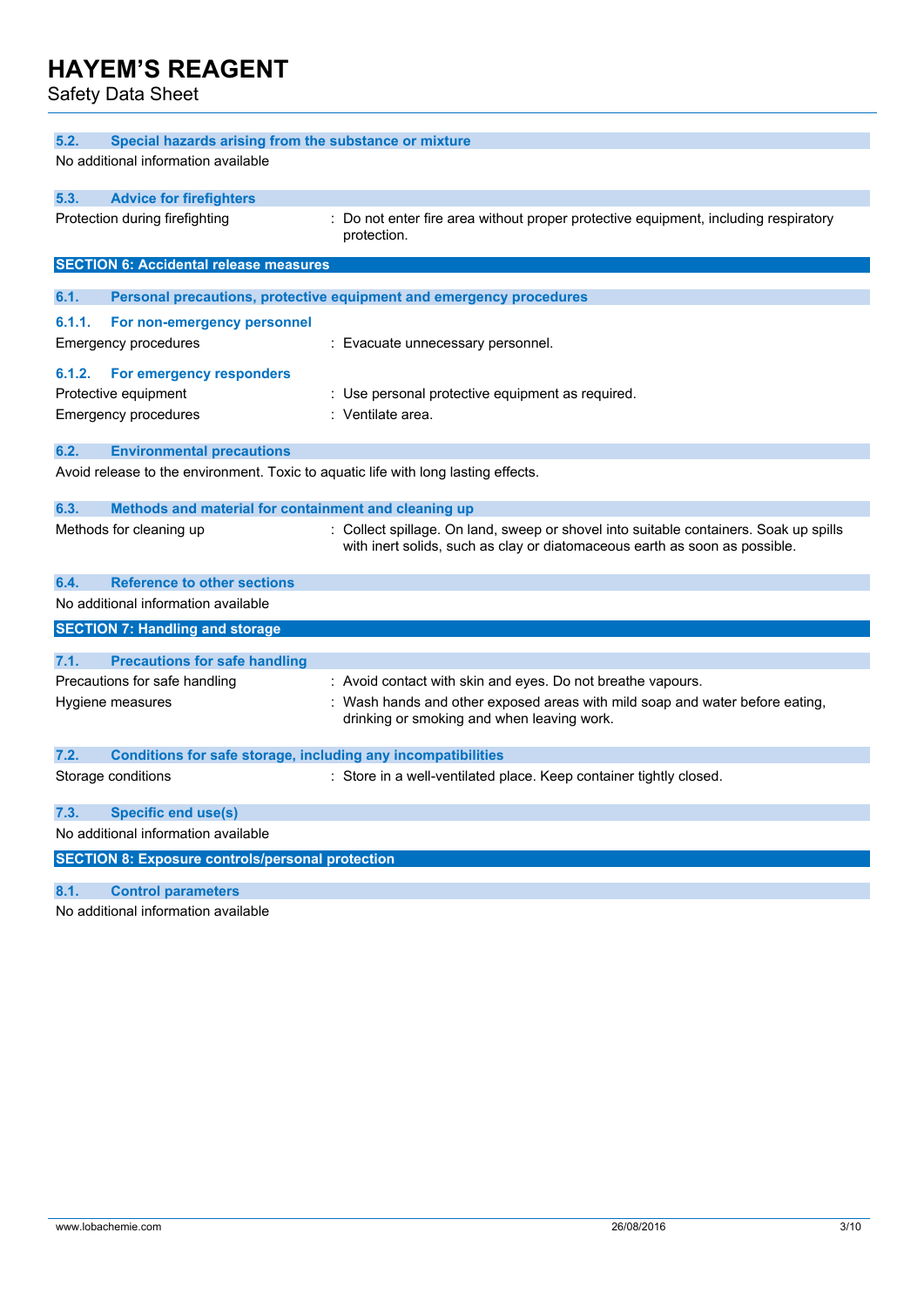Safety Data Sheet

| 8.2.<br><b>Exposure controls</b>                              |                                                                    |
|---------------------------------------------------------------|--------------------------------------------------------------------|
| Hand protection                                               | : Protective gloves                                                |
| Eye protection                                                | Chemical goggles or safety glasses                                 |
| Skin and body protection                                      | : Wear suitable protective clothing                                |
| Respiratory protection                                        | : [In case of inadequate ventilation] wear respiratory protection. |
| <b>SECTION 9: Physical and chemical properties</b>            |                                                                    |
| Information on basic physical and chemical properties<br>9.1. |                                                                    |
| Physical state                                                | : Liquid                                                           |
| Colour                                                        | : Clear Colorless.                                                 |
| Odour                                                         | : No data available                                                |
| Odour threshold                                               | : No data available                                                |
| рH                                                            | : No data available                                                |
| Relative evaporation rate (butylacetate=1)                    | : No data available                                                |
| Melting point                                                 | : No data available                                                |
| Freezing point                                                | : No data available                                                |
| Boiling point                                                 | : No data available                                                |
| Flash point                                                   | : No data available                                                |
| Auto-ignition temperature                                     | : No data available                                                |
| Decomposition temperature                                     | : No data available                                                |
| Flammability (solid, gas)                                     | : No data available                                                |
| Vapour pressure                                               | : No data available                                                |
| Relative vapour density at 20 °C                              | : No data available                                                |
| Relative density                                              | : No data available                                                |
| Density<br>Solubility                                         | : $1.014$ g/cm <sup>3</sup><br>: No data available                 |
| Log Pow                                                       | : No data available                                                |
| Viscosity, kinematic                                          | : No data available                                                |
| Viscosity, dynamic                                            | : No data available                                                |
| <b>Explosive properties</b>                                   | : No data available                                                |
| Oxidising properties                                          | No data available                                                  |
| <b>Explosive limits</b>                                       | : No data available                                                |
| <b>Other information</b><br>9.2.                              |                                                                    |
| No additional information available                           |                                                                    |
| <b>SECTION 10: Stability and reactivity</b>                   |                                                                    |

### **10.1. Reactivity**

No additional information available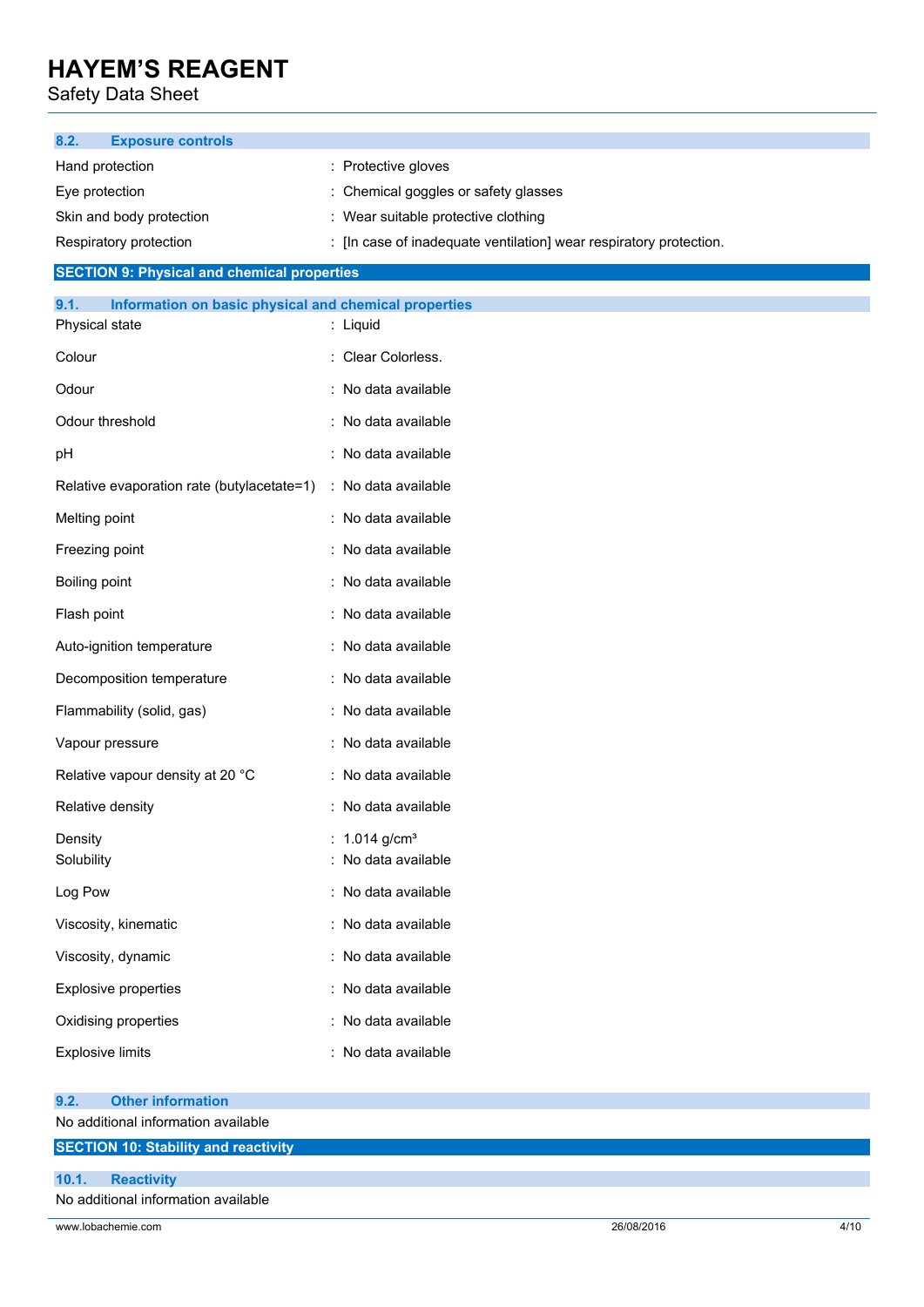Safety Data Sheet

| 10.2.<br><b>Chemical stability</b>                   |                  |  |  |
|------------------------------------------------------|------------------|--|--|
| Stable under normal conditions.                      |                  |  |  |
|                                                      |                  |  |  |
| 10.3.<br><b>Possibility of hazardous reactions</b>   |                  |  |  |
| No additional information available                  |                  |  |  |
|                                                      |                  |  |  |
| <b>Conditions to avoid</b><br>10.4.                  |                  |  |  |
| Direct sunlight. Extremely high or low temperatures. |                  |  |  |
|                                                      |                  |  |  |
| <b>Incompatible materials</b><br>10.5.               |                  |  |  |
| No additional information available                  |                  |  |  |
| <b>Hazardous decomposition products</b><br>10.6.     |                  |  |  |
| No additional information available                  |                  |  |  |
|                                                      |                  |  |  |
|                                                      |                  |  |  |
| <b>SECTION 11: Toxicological information</b>         |                  |  |  |
| 11.1.<br><b>Information on toxicological effects</b> |                  |  |  |
| Acute toxicity                                       | : Not classified |  |  |
|                                                      |                  |  |  |
|                                                      |                  |  |  |
|                                                      |                  |  |  |
| Skin corrosion/irritation                            | : Not classified |  |  |
| Serious eye damage/irritation                        | : Not classified |  |  |
| Respiratory or skin sensitisation                    | : Not classified |  |  |
| Germ cell mutagenicity                               | : Not classified |  |  |
| Carcinogenicity                                      | : Not classified |  |  |
|                                                      |                  |  |  |
| Reproductive toxicity                                | : Not classified |  |  |
| STOT-single exposure                                 | : Not classified |  |  |
|                                                      |                  |  |  |
|                                                      |                  |  |  |
| STOT-repeated exposure                               | : Not classified |  |  |
|                                                      |                  |  |  |
|                                                      |                  |  |  |
| Aspiration hazard                                    | : Not classified |  |  |
|                                                      |                  |  |  |

| <b>SECTION 12: Ecological information</b> |  |  |
|-------------------------------------------|--|--|
|                                           |  |  |
| 12.1. Toxicity                            |  |  |
| No additional information available       |  |  |
|                                           |  |  |

## **12.2. Persistence and degradability**

No additional information available

## **12.3. Bioaccumulative potential**

No additional information available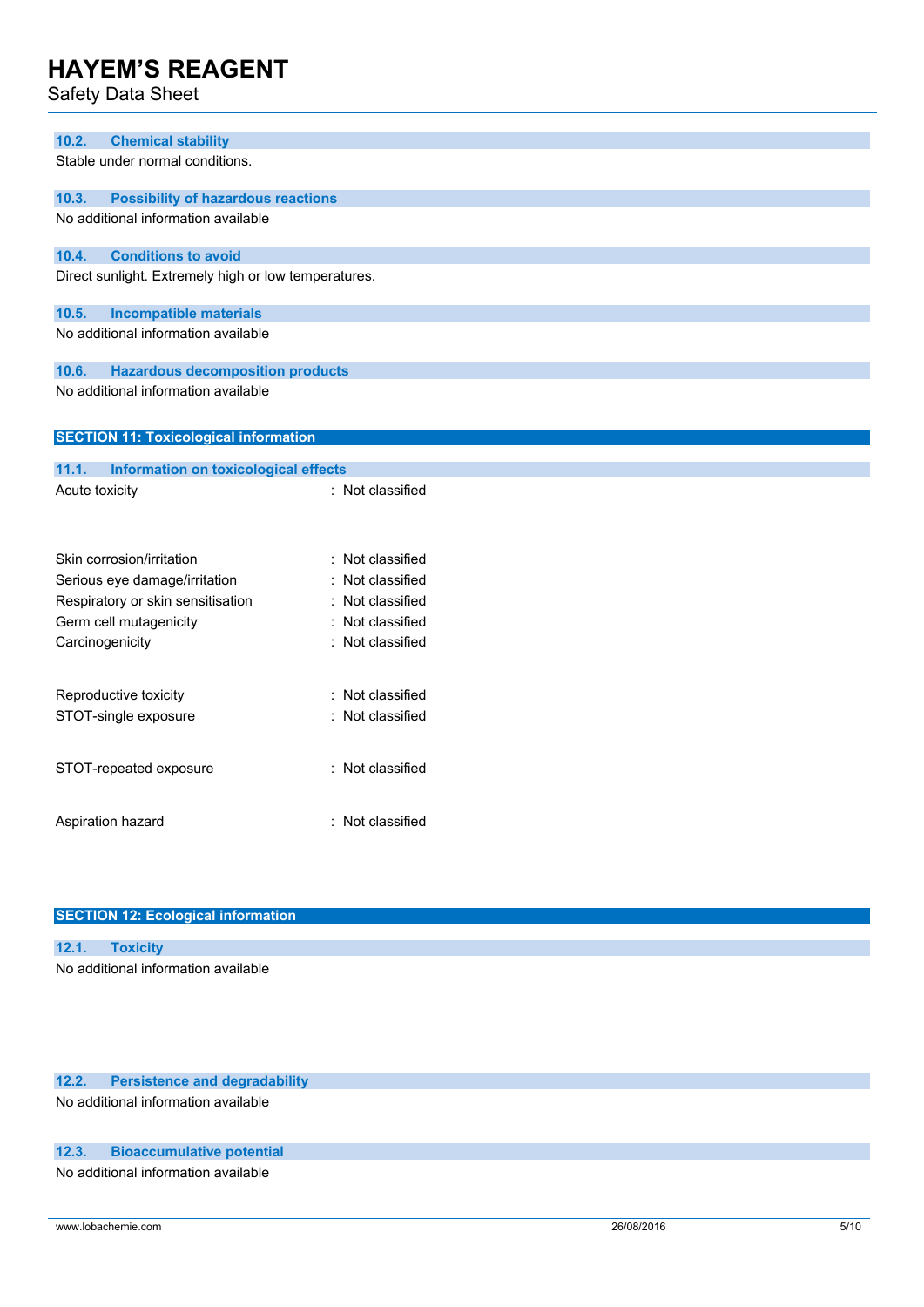Safety Data Sheet

### **12.4. Mobility in soil**

No additional information available

**12.5. Results of PBT and vPvB assessment**

No additional information available

| 12.6. | <b>Other adverse effects</b> |  |
|-------|------------------------------|--|
|       |                              |  |

No additional information available

**SECTION 13: Disposal considerations**

**13.1. Waste treatment methods**

No additional information available

**SECTION 14: Transport information**

In accordance with ADR / RID / IMDG / IATA / ADN

| 14.1.<br><b>UN number</b>                                 |                                                                                                    |
|-----------------------------------------------------------|----------------------------------------------------------------------------------------------------|
| UN-No. (ADR)                                              | : 2024                                                                                             |
| UN-No. (IMDG)                                             | : 2024                                                                                             |
| UN-No. (IATA)                                             | : 2024                                                                                             |
| UN-No. (ADN)                                              | : 2024                                                                                             |
| UN-No. (RID)                                              | : 2024                                                                                             |
|                                                           |                                                                                                    |
| UN proper shipping name<br>14.2.                          |                                                                                                    |
| Proper Shipping Name (ADR)                                | : MERCURY COMPOUND, LIQUID, N.O.S.                                                                 |
| Proper Shipping Name (IMDG)                               | : MERCURY COMPOUND, LIQUID, N.O.S.                                                                 |
| Proper Shipping Name (IATA)                               | : Mercury compound, liquid, n.o.s.                                                                 |
| Proper Shipping Name (ADN)                                | : MERCURY COMPOUND, LIQUID, N.O.S.                                                                 |
| Proper Shipping Name (RID)                                | : MERCURY COMPOUND, LIQUID, N.O.S.                                                                 |
| Transport document description (ADR)                      | : UN 2024 MERCURY COMPOUND, LIQUID, N.O.S., 6.1, II, (D/E),<br>ENVIRONMENTALLY HAZARDOUS           |
| Transport document description (IMDG)                     | : UN 2024 MERCURY COMPOUND, LIQUID, N.O.S., 6.1, II, MARINE<br>POLLUTANT/ENVIRONMENTALLY HAZARDOUS |
| Transport document description (IATA)                     | : UN 2024 Mercury compound, liquid, n.o.s., 6.1, II, ENVIRONMENTALLY<br><b>HAZARDOUS</b>           |
| $T_{\text{max}}$ and the sense sub-disc substitute (ADNI) | <b>INFORMATION OOMDOUTE LIQUE MOOD ALLEMATION FUTURES</b>                                          |

Transport document description (ADN) : UN 2024 MERCURY COMPOUND, LIQUID, N.O.S., 6.1, II, ENVIRONMENTALLY **HAZARDOUS** 

Transport document description (RID) : UN 2024 MERCURY COMPOUND, LIQUID, N.O.S., 6.1, II, ENVIRONMENTALLY HAZARDOUS

## **14.3. Transport hazard class(es) ADR**

| Transport hazard class(es) (ADR) | $\therefore$ 6.1 |
|----------------------------------|------------------|
| Danger labels (ADR)              | : 6.1            |



## **IMDG** Transport hazard class(es) (IMDG) : 6.1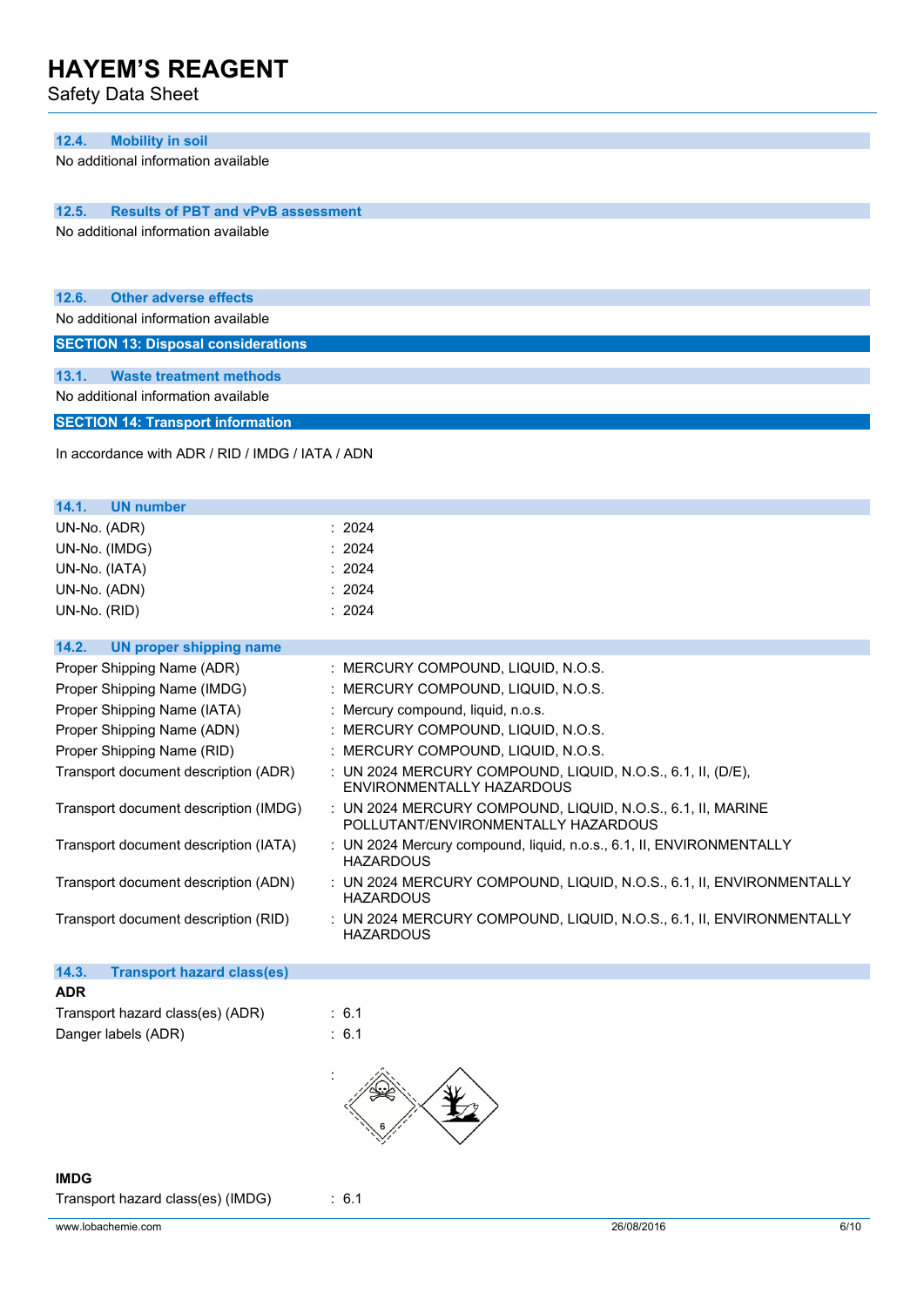## Safety Data Sheet

| Danger labels (IMDG)                  | : 6.1           |
|---------------------------------------|-----------------|
|                                       |                 |
| <b>IATA</b>                           |                 |
| Transport hazard class(es) (IATA)     | : 6.1           |
| Hazard labels (IATA)                  | : 6.1           |
|                                       |                 |
|                                       |                 |
| <b>ADN</b>                            |                 |
| Transport hazard class(es) (ADN)      | : 6.1           |
| Danger labels (ADN)                   | : 6.1           |
|                                       |                 |
|                                       |                 |
| <b>RID</b>                            |                 |
| Transport hazard class(es) (RID)      | : 6.1           |
| Danger labels (RID)                   | : 6.1           |
|                                       |                 |
|                                       |                 |
| 14.4.<br><b>Packing group</b>         |                 |
| Packing group (ADR)                   | $\div$ II       |
| Packing group (IMDG)                  | $\therefore$ II |
| Packing group (IATA)                  | $\div$ II       |
| Packing group (ADN)                   | $\lesssim 11$   |
| Packing group (RID)                   | $\div$ II       |
| 14.5.<br><b>Environmental hazards</b> |                 |

| Dangerous for the environment | : Yes                                    |
|-------------------------------|------------------------------------------|
| Marine pollutant              | : Yes                                    |
| Other information             | : No supplementary information available |

| <b>Special precautions for user</b> |  |  |
|-------------------------------------|--|--|
|                                     |  |  |
| Classification code (ADR)<br>∶ T4   |  |  |
| : 43,274                            |  |  |
| : 100ml                             |  |  |
| : F4                                |  |  |
|                                     |  |  |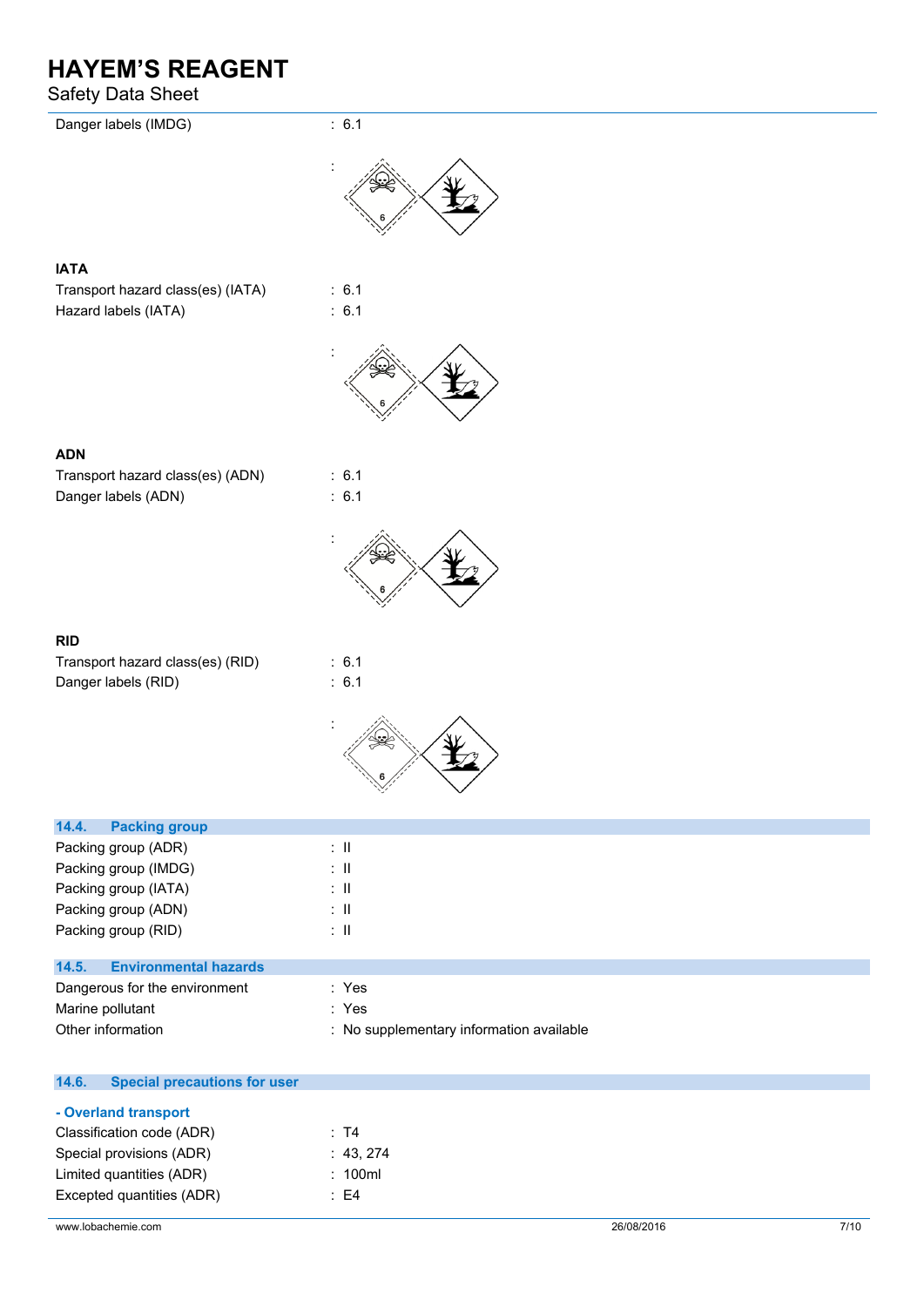## Safety Data Sheet

| Packing instructions (ADR)                                                 | : P001, IBC02                                           |
|----------------------------------------------------------------------------|---------------------------------------------------------|
| Mixed packing provisions (ADR)                                             | : MP15                                                  |
| Tank code (ADR)                                                            | : L4BH                                                  |
| Tank special provisions (ADR)                                              | : TU15, TE19                                            |
| Vehicle for tank carriage                                                  | : AT                                                    |
| Transport category (ADR)                                                   | $\therefore$ 2                                          |
| Special provisions for carriage - Loading,<br>unloading and handling (ADR) | : CV13, CV28                                            |
| Special provisions for carriage - Operation<br>(ADR)                       | : S9, S19                                               |
| Hazard identification number (Kemler No.)                                  | : 60                                                    |
| Orange plates                                                              | 60<br>2024                                              |
| Tunnel restriction code (ADR)                                              | : D/E                                                   |
| EAC code                                                                   | : 2X                                                    |
| APP code                                                                   | $\therefore$ B                                          |
| - Transport by sea                                                         |                                                         |
| Special provisions (IMDG)                                                  | : 43, 66, 274                                           |
| Packing instructions (IMDG)                                                | : P001                                                  |
| IBC packing instructions (IMDG)                                            | $\therefore$ IBC02                                      |
| EmS-No. (Fire)                                                             | $: F-A$                                                 |
| EmS-No. (Spillage)                                                         | $: S-A$                                                 |
| Stowage category (IMDG)                                                    | $\therefore$ B                                          |
| Stowage and handling (IMDG)                                                | $\therefore$ SW2                                        |
| Properties and observations (IMDG)                                         | : Toxic if swallowed, by skin contact or by inhalation. |
| - Air transport                                                            |                                                         |
| PCA Excepted quantities (IATA)                                             | $\therefore$ E4                                         |
| PCA Limited quantities (IATA)                                              | : Y641                                                  |
| PCA limited quantity max net quantity<br>(IATA)                            | : 1L                                                    |
| PCA packing instructions (IATA)                                            | : 654                                                   |
| PCA max net quantity (IATA)                                                | : 5L                                                    |
| CAO packing instructions (IATA)                                            | :661                                                    |
| CAO max net quantity (IATA)                                                | : 60L                                                   |
| Special provisions (IATA)                                                  | : A3, A4, A6, A18                                       |
| ERG code (IATA)                                                            | : 6L                                                    |
| - Inland waterway transport                                                |                                                         |
| Classification code (ADN)                                                  | : T4                                                    |
| Special provisions (ADN)                                                   | : 43, 274, 802                                          |
| Limited quantities (ADN)                                                   | $: 100 \text{ ml}$                                      |
| Excepted quantities (ADN)                                                  | $\therefore$ E4                                         |
| Equipment required (ADN)                                                   | $:$ PP, EP, TOX, A                                      |
| Ventilation (ADN)                                                          | : VE02                                                  |
| Number of blue cones/lights (ADN)                                          | : 2                                                     |
| - Rail transport                                                           |                                                         |
| Classification code (RID)                                                  | : T4                                                    |
| Special provisions (RID)                                                   | : 43, 274                                               |
| Excepted quantities (RID)                                                  | : E4                                                    |
| Packing instructions (RID)                                                 | : P001, IBC02                                           |
| Mixed packing provisions (RID)                                             | : MP15                                                  |
|                                                                            |                                                         |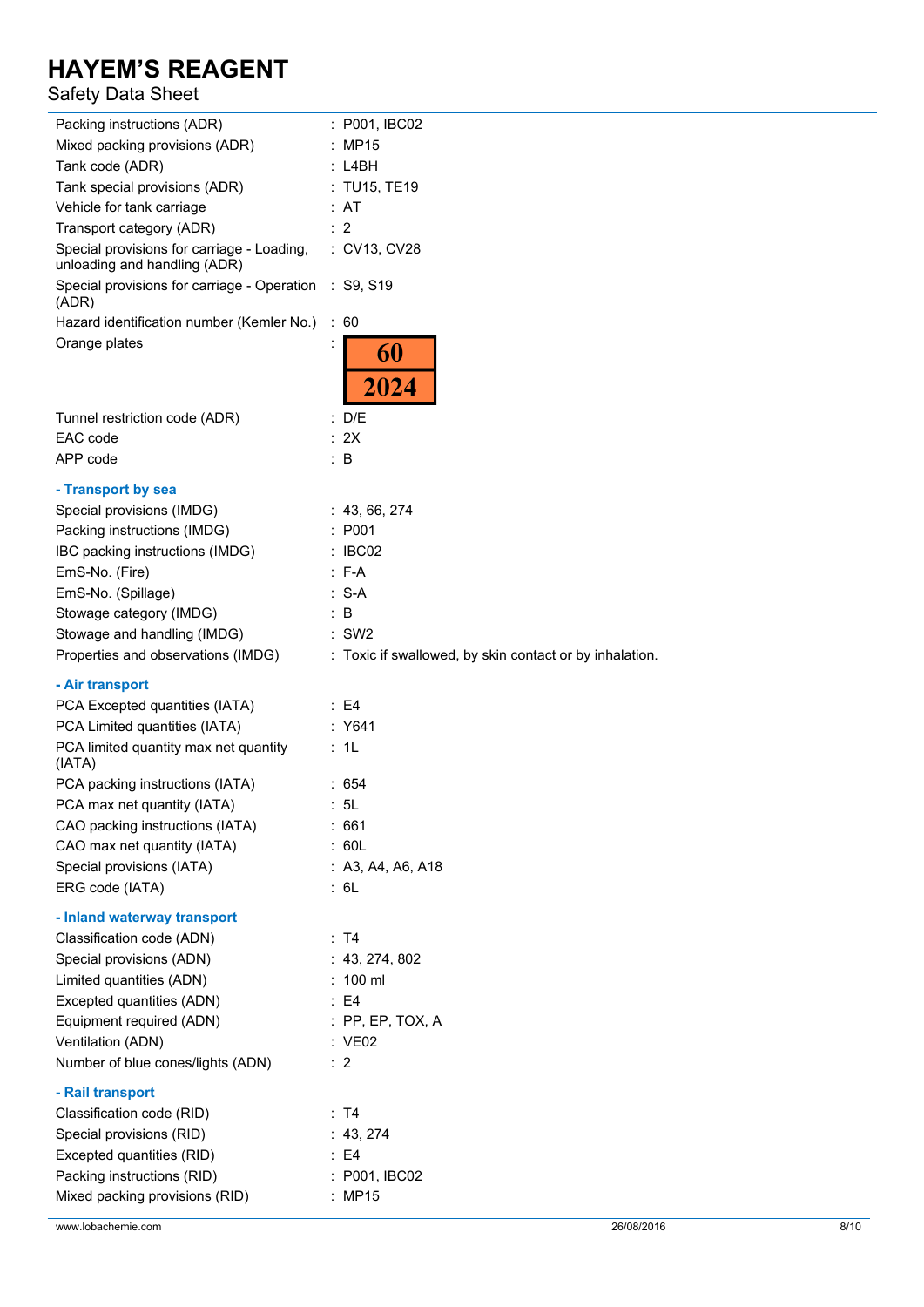## Safety Data Sheet

| Tank codes for RID tanks (RID)                                             | : L4BH             |
|----------------------------------------------------------------------------|--------------------|
| Special provisions for RID tanks (RID)                                     | : TU15             |
| Transport category (RID)                                                   | $\therefore$ 2     |
| Special provisions for carriage - Loading,<br>unloading and handling (RID) | : CW13, CW28, CW31 |
| Colis express (express parcels) (RID)                                      | $\therefore$ CE5   |
| Hazard identification number (RID)                                         | : 60               |

**14.7. Transport in bulk according to Annex II of MARPOL 73/78 and the IBC Code**

Not applicable

## **SECTION 15: Regulatory information**

**15.1. Safety, health and environmental regulations/legislation specific for the substance or mixture**

#### **15.1.1. EU-Regulations**

No REACH Annex XVII restrictions HAYEM'S REAGENT is not on the REACH Candidate List HAYEM'S REAGENT is not on the REACH Annex XIV List

### **15.1.2. National regulations**

### **Germany**

12th Ordinance Implementing the Federal : Is not subject of the 12. BlmSchV (Hazardous Incident Ordinance) Immission Control Act - 12.BImSchV

### **Netherlands**

| SZW-lijst van kankerverwekkende stoffen                                                 | : The substance is not listed |
|-----------------------------------------------------------------------------------------|-------------------------------|
| SZW-lijst van mutagene stoffen                                                          | : The substance is not listed |
| NIET-limitatieve lijst van voor de<br>voortplanting giftige stoffen - Borstvoeding      | : The substance is not listed |
| NIET-limitatieve lijst van voor de<br>voortplanting giftige stoffen -<br>Vruchtbaarheid | : The substance is not listed |
| NIET-limitatieve lijst van voor de<br>voortplanting giftige stoffen - Ontwikkeling      | : The substance is not listed |

**15.2. Chemical safety assessment**

No additional information available

**SECTION 16: Other information**